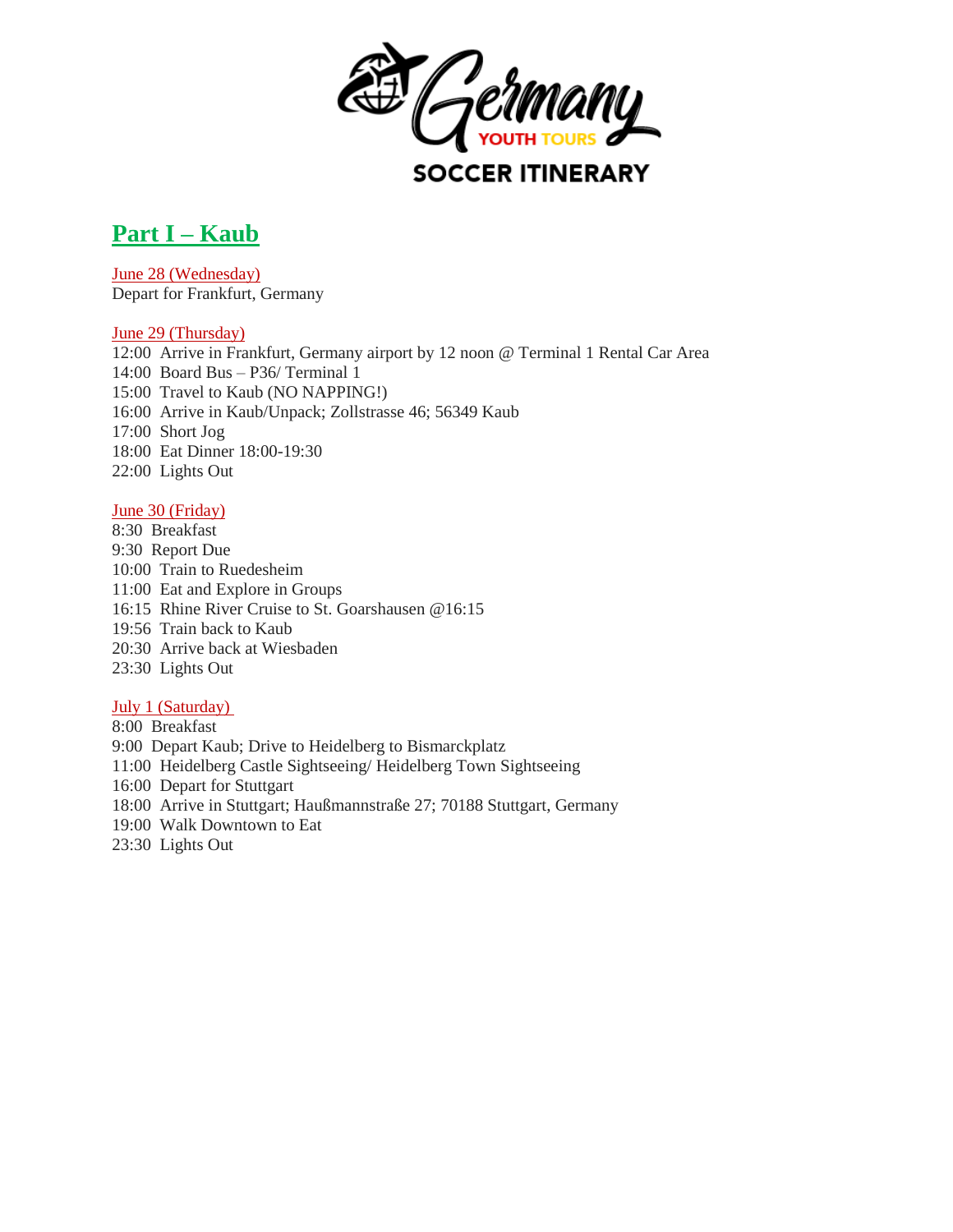## **Part II – Stuttgart**

July 2 (Sunday)

8:00 Breakfast 9:00 Leave for Game **11:00 Game vs FV Loechgau;** 74369 Loechgau, Am Sportplatz 13:00 Eat with Lochgau after game 15:00 Leave for Mercedes Museum 16:00 Arrive at Mercedes Museum 18:00 Stuttgart City Walk Through/Dinner 23:30 Lights Out

## July 3 (Monday)

8:00 Breakfast 9:00 Depart Stuttgart to Ulm 10:30 Ulm Cathedral Sightseeing 12:00 Eat Lunch on own 14:00 Leave for Munich 16:00 Arrive in Munich; Miesingstrasse 4; 81379 München 17:00 Go to the English Garden 18:00 Eat Dinner on own 23:30 Lights Out

## **Part III – Munich**

July 4 (Tuesday) 10:00 Breakfast 11:30 Leave for Concentration Camp; 85221 Dachau, Alte Roemerstrasse 75 12:30 Arrive in Dachau 16:30 Depart for Game from Dachau **18:00 Game vs SC Vierkirchen;** 85256 Vierchirchen, Freisinger Strasse 49 20:30 Eat with Team After Game 22:30 Depart Back for Munich 23:0 Arrive in Munich 01:00 Lights Out

## July 5 (Wednesday)

7:30 Breakfast 8:30 Train to Marienplatz/Munich Shopping 13:30 Train back to place of stay 15:00 Leave for Game **18:00 Game Waldkraiburg;** Stadionstrasse 8**;** 84478 Waldkraiburg 20:00 Eat with team 22:00 Depart back to Munich 00:00 Lights Out